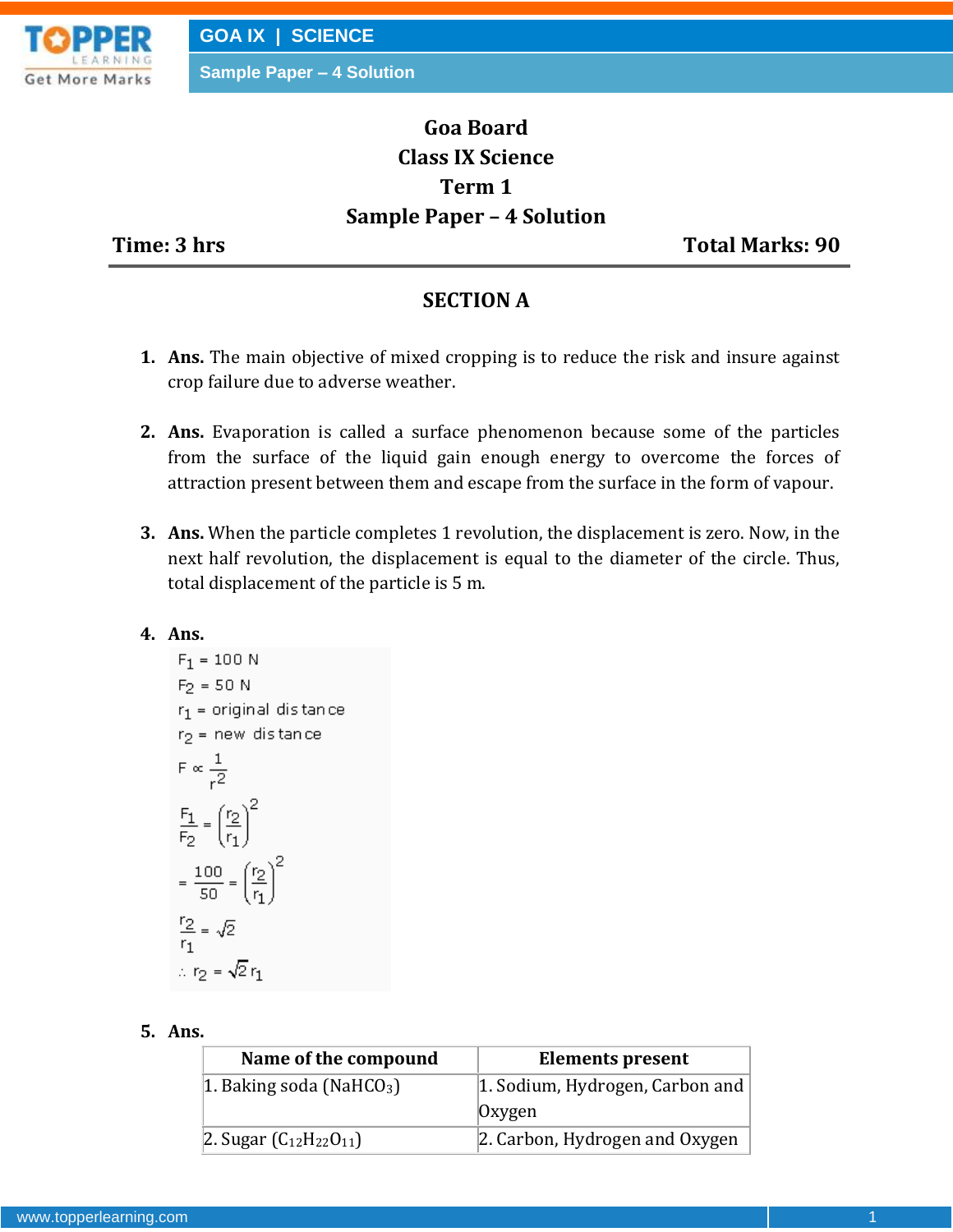

- **6. Ans.** Advantages of organic farming:
	- (i) It prevents pollution of any component of our environment because there is no use of chemical fertilisers.
	- (ii) Besides providing nutrients, the use of biopesticides with a healthy cropping system helps in pest, insect and weed control.
- **7. Ans.** The river lift system is one kind of irrigation system. It is used in areas where canal flow is irregular due to insufficient reservoir release. This type of irrigation is carried out for areas which are close to the river. Water is directly taken from the rivers to supplement the water requirement of the areas.
- **8.** Ans. CO<sub>2</sub> has neither fixed volume nor fixed shape and is hence a gas. It exerts pressure due to collisions of the molecules.

 $CO<sub>2</sub>$  may be liquefied by reducing the temperature or by increasing the pressure. Solid  $CO<sub>2</sub>$  gets converted directly into the gaseous state without coming into the liquid state and is hence called dry ice.

- **9. Ans.** The possible reasons to justify this statement are
	- 1. The forces of attraction between the particles are maximum in solids and minimum in gases.
	- 2. The spaces between the constituent particles and kinetic energy of the particles are minimum in case of solids and maximum in case of gases.
	- 3. The solids have fixed shape and are not compressible. The arrangement of particles is most ordered in case of solids.

#### **10.Ans.**

- (a) Aerosol, e.g. clouds
- (b) Emulsion, e.g. butter
- (c) Gel, e.g. jelly

#### **11.Ans.**

- (a) Separating funnel.
- (b) It is used to separate a mixture of immiscible liquids.
- (c) Immiscible liquids separate out in layers depending on their densities.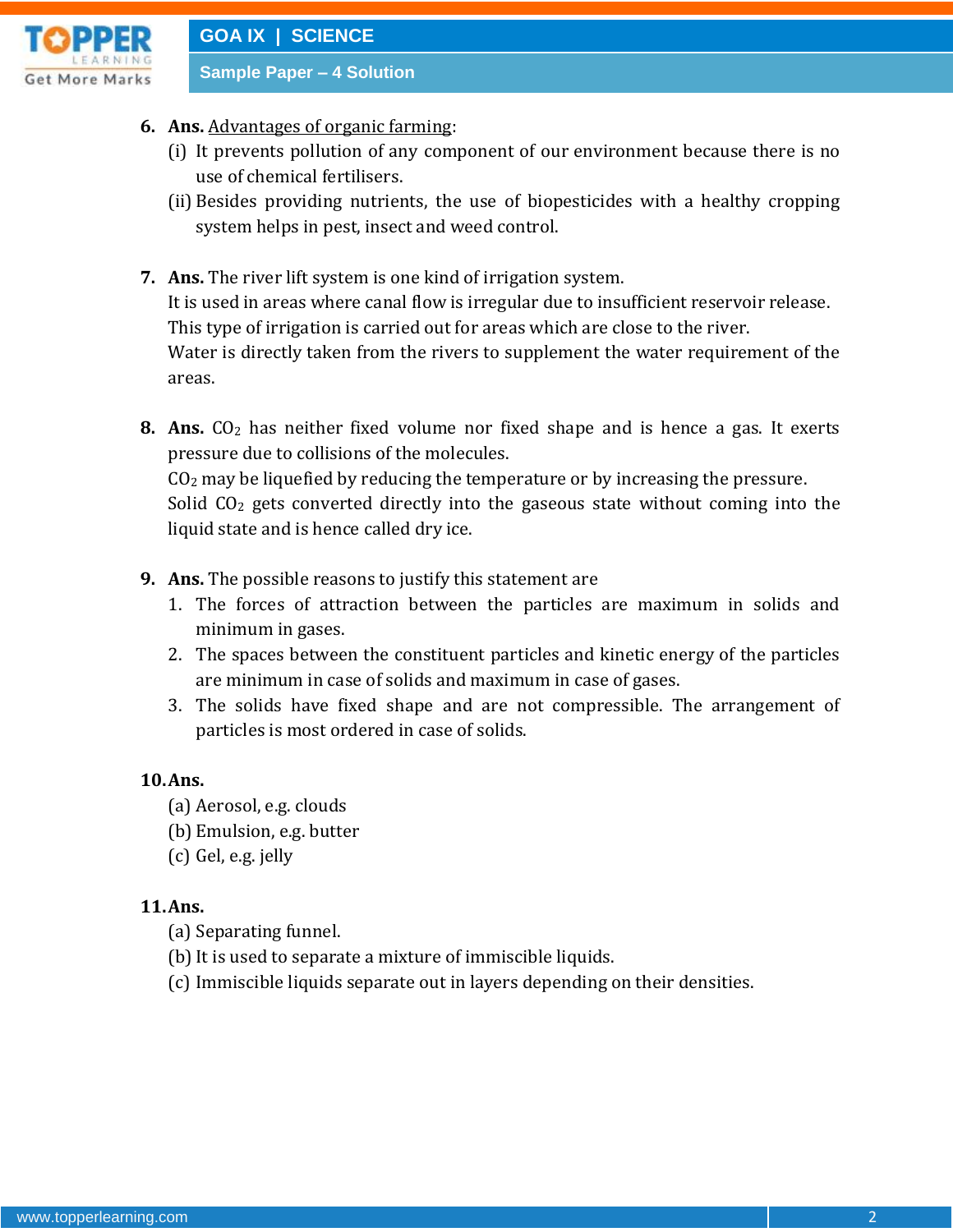



#### **12.Ans.**



Distance travelled by B = Area under CD = 
$$
\frac{1}{2} \times 10 \times 10 = 50
$$
 m

### **13.Ans.**

- (i) As mass is the measure of inertia,
	- Ratio of inertia of A to B = m: 2 m =  $1:2$
- (ii) Momentum  $P = m \times v$ 
	- $P_1$  :  $P_2$
	- $= (m \times 2v) : (2m \times v) = 1 : 1$
- (iii) The force needed to stop the body is the rate of change of momentum. If the time is the same, then the ratio of force applied on both the bodies is 1:1.

#### **14.Ans.**

- (i) Average speed of Ram = Total distance/Total time taken =  $200/25 = 8$  m/s
- (ii) Shyam did not behave like a sportsman. He must be ashamed of his behaviour.
- (iii) Ram is a good sportsman. He did not like the behaviour of Shyam. He sided with his friend Anil to protect the interest of his friend. He is a good friend indeed.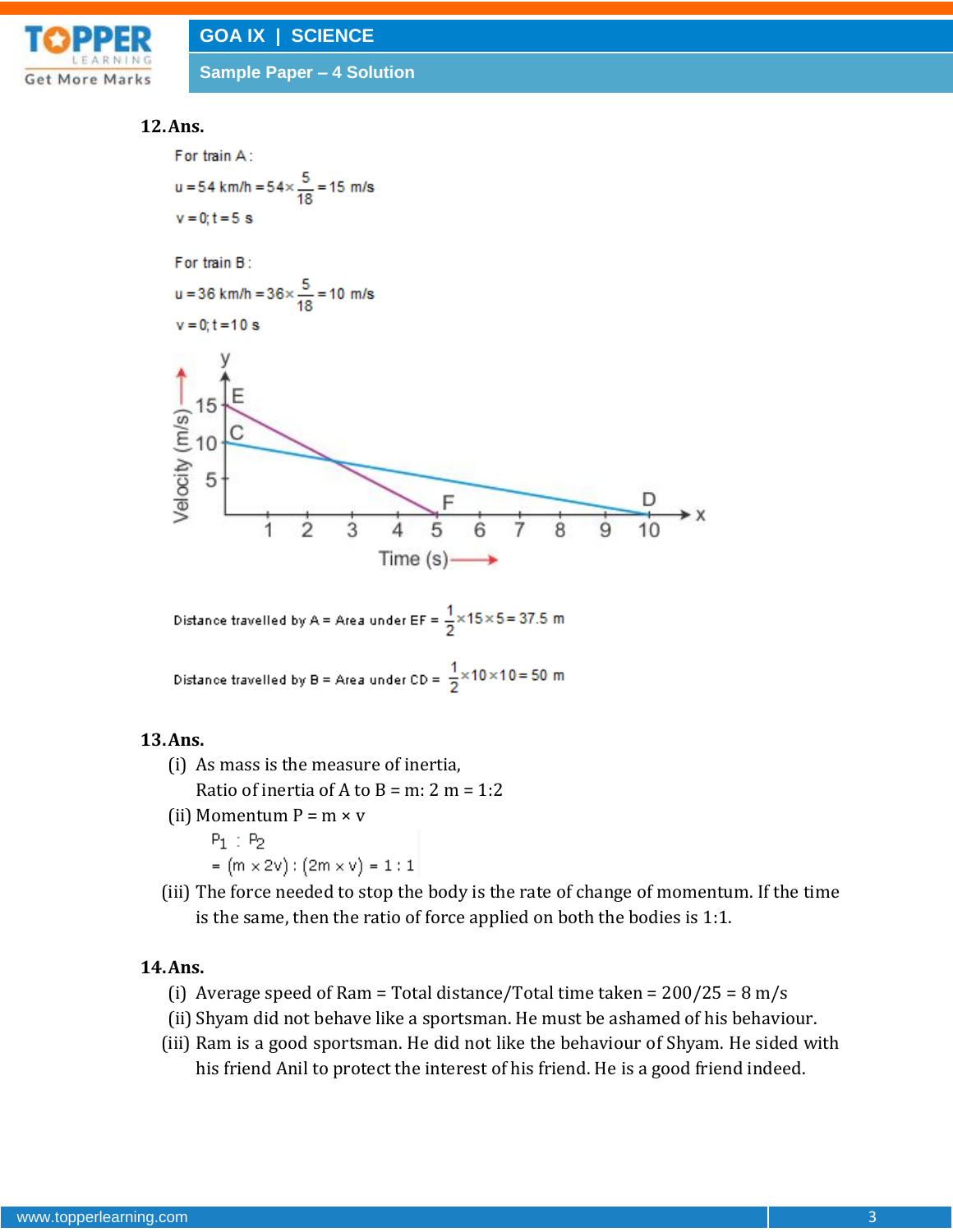

### **15.Ans.**

Let the acceleration due to gravity be 'g'.

$$
g = \frac{Gm_{e}}{R^{2}} \rightarrow eq (1)
$$
  
\n
$$
g' = \frac{Gm_{e}}{(R+h)^{2}} \rightarrow eq(2)
$$
  
\n
$$
h = height at which g' = \frac{1}{2}g
$$
  
\nFrom eq.(1) and (2)  
\n
$$
\frac{g'}{g} = \left(\frac{Gm_{e}}{(R+h)^{2}}\right) / \left(\frac{R^{2}}{Gm_{e}}\right) = \frac{R^{2}}{(R+h)^{2}}
$$
  
\nLet  $g' = 1/2g \times \frac{R^{2}}{(R+h)^{2}} = \frac{1}{2}$   
\n
$$
2R^{2} = (R+h)^{2}
$$
  
\n
$$
R + h = R\sqrt{2}
$$
  
\n
$$
\therefore h = R(\sqrt{2}-1)
$$

At a heighth =  $R(\sqrt{2} - 1)$ , the value of acceleration due to gravity would be half of what it is on the surface.

#### **16.Ans.**

| (i) |                                        |  |                                 |
|-----|----------------------------------------|--|---------------------------------|
|     | <b>Diffusion</b>                       |  | <b>Osmosis</b>                  |
|     | 1. Diffusion is the movement of solid, |  | 1. Osmosis is the movement of   |
|     | liquid or gas molecules from the       |  | water or solvent molecules from |
|     | region of their high concentration     |  | the region of their high        |
|     | to the region of their low             |  | concentration to the region of  |
|     | concentration.                         |  | their low concentration.        |
|     | 2. There is no membrane involved in    |  | 2. Osmosis occurs through the   |
|     | this process. The movement             |  | semi-permeable membrane.        |
|     | occurs irrespective of any             |  |                                 |
|     | membrane.                              |  |                                 |

(ii) The cell membrane forms the outer boundary of the cell and keeps the cell contents intact within the cell. Thus, it forms a barrier to the outside. At the same time, it allows substances to enter and leave the cell. Thus, it keeps the cell connected with its surrounding.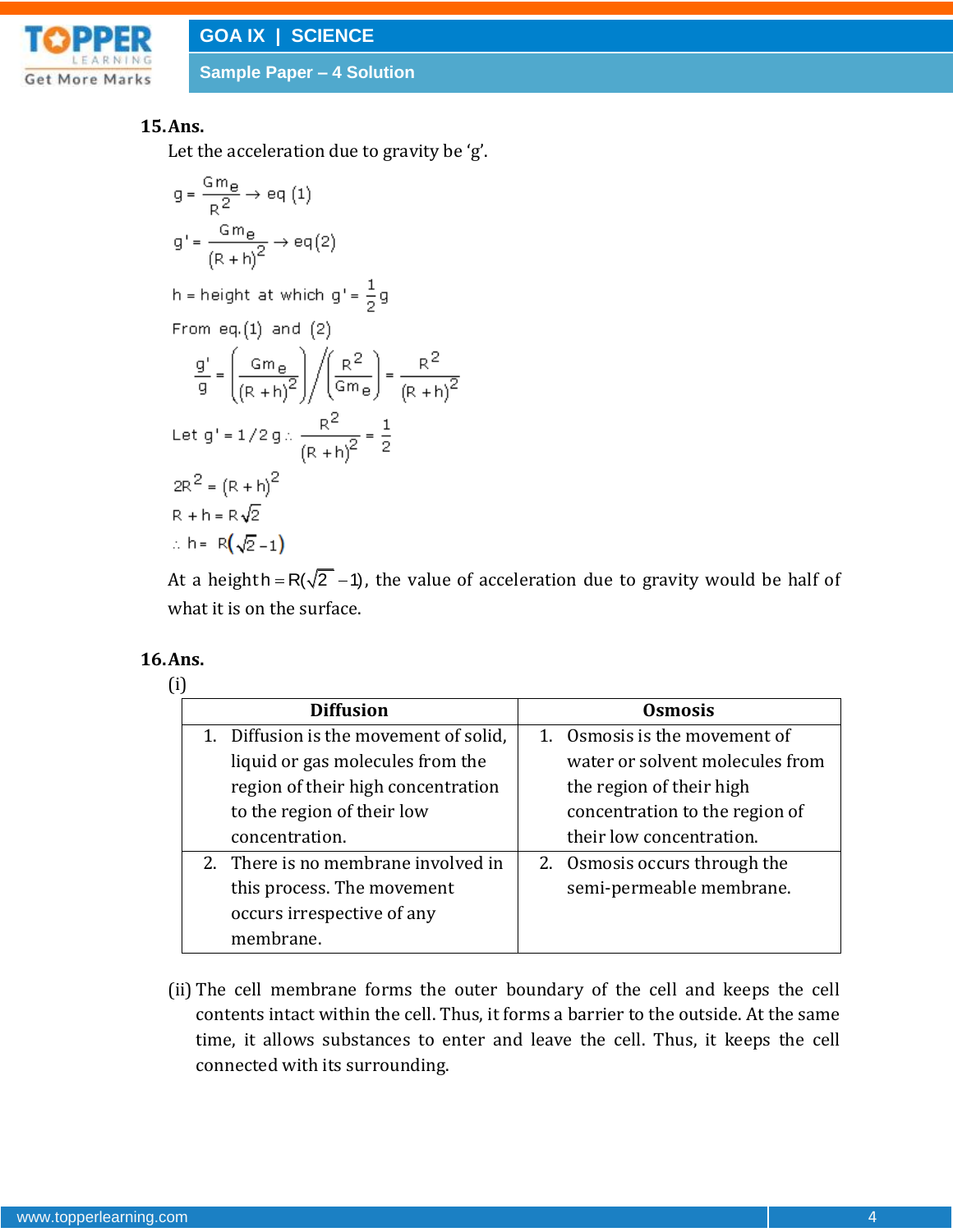

#### **17.Ans.**

The structural features of bone tissue are

- (i) The matrix of the bone tissue is in the form of thin concentric rings called lamellae.
- (ii) Osteocytes are present between the lamellae in fluid-filled spaces called lacunae.
- (iii) All lacunae communicate with each other by a network of fine canals called canaliculi.

#### **18.Ans.**

(a) Plant Cell:



(b) Adenosine triphosphate (ATP) is the energy currency of the cell. Mitochondrion releases the energy.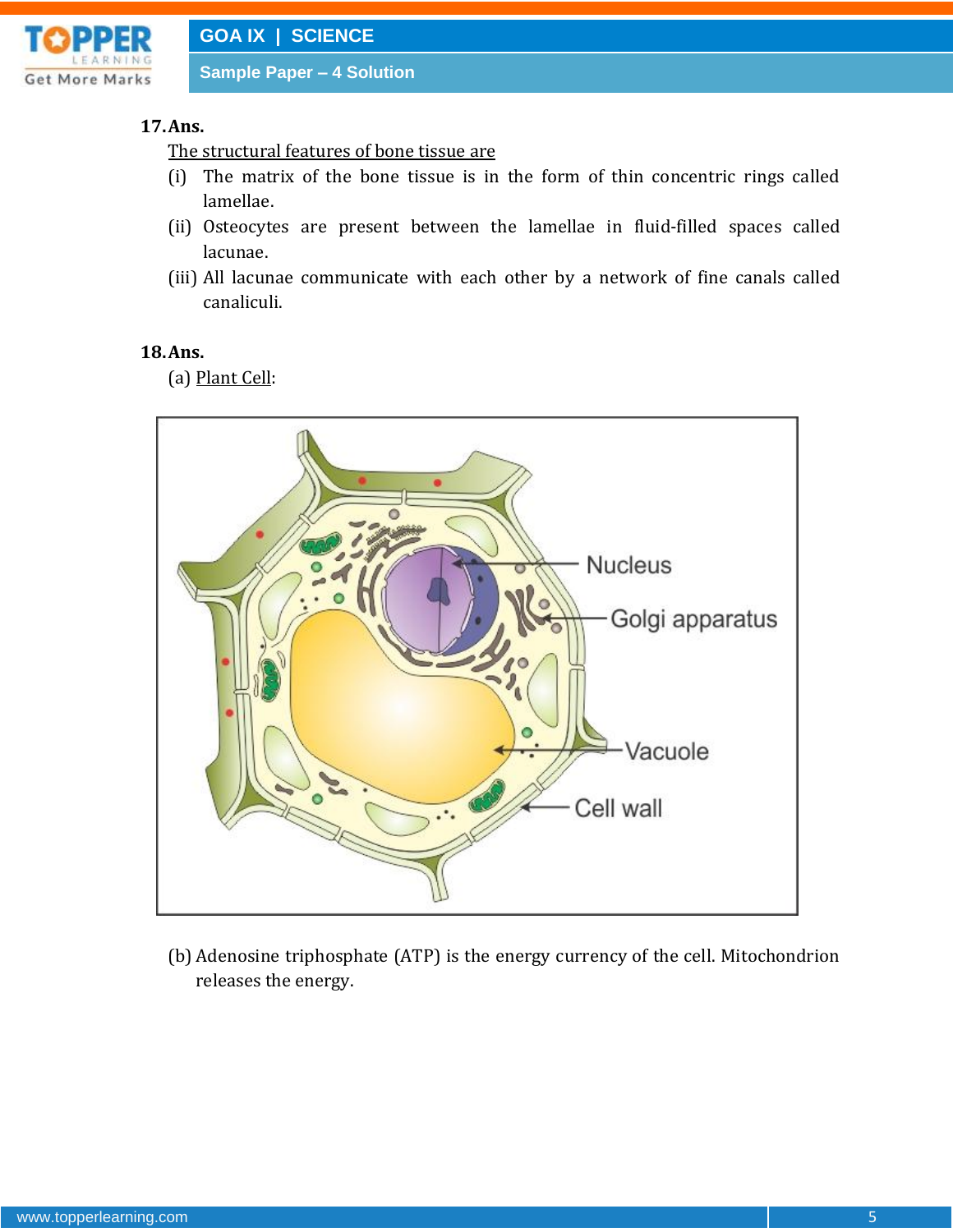

#### **19.Ans.**

Characteristics:

|              |                | <b>True solution</b>       | <b>Suspension</b> | <b>Colloidal</b> |
|--------------|----------------|----------------------------|-------------------|------------------|
|              |                |                            |                   | solution         |
| a            | Appearance     | Clear and transparent      | Opaque            | Translucent      |
| $\mathbf b$  | Visibility     | Particles not visible      | Particles are     | Particles are    |
|              |                |                            | visible to the    | visible only     |
|              |                |                            | naked eye         | under electron   |
|              |                |                            |                   | microscope       |
| $\mathbf{C}$ | Filterability  | Can pass through filter    | Do not pass       | Can pass         |
|              |                | paper and animal           | through filter    | through filter   |
|              |                | membrane                   | paper or          | paper but not    |
|              |                |                            | animal            | through animal   |
|              |                |                            | membrane          | membrane         |
| $\mathbf d$  | Tyndall effect | Do not show Tyndall effect | Show Tyndall      | Show Tyndall     |
|              |                |                            | effect            | effect           |
| e            | Particle size  | Less than 1 nm             | More than 1       | Between 100 nm   |
|              |                |                            | nm                |                  |

### **20.Ans.**

| (a) Solids: | (i) Have maximum intermolecular forces of attraction. |
|-------------|-------------------------------------------------------|
|             | (ii) The molecules are closely packed.                |

- Liquids: (i) Have lesser intermolecular forces of attraction. (ii) The molecules are less closely packed.
- Gases: (i) Have least intermolecular forces of attraction. (ii) The molecules are far away from each other.
- (b) When water freezes to form ice, its volume increases, and hence, its density decreases. Now as ice has lower density than water, it floats on water.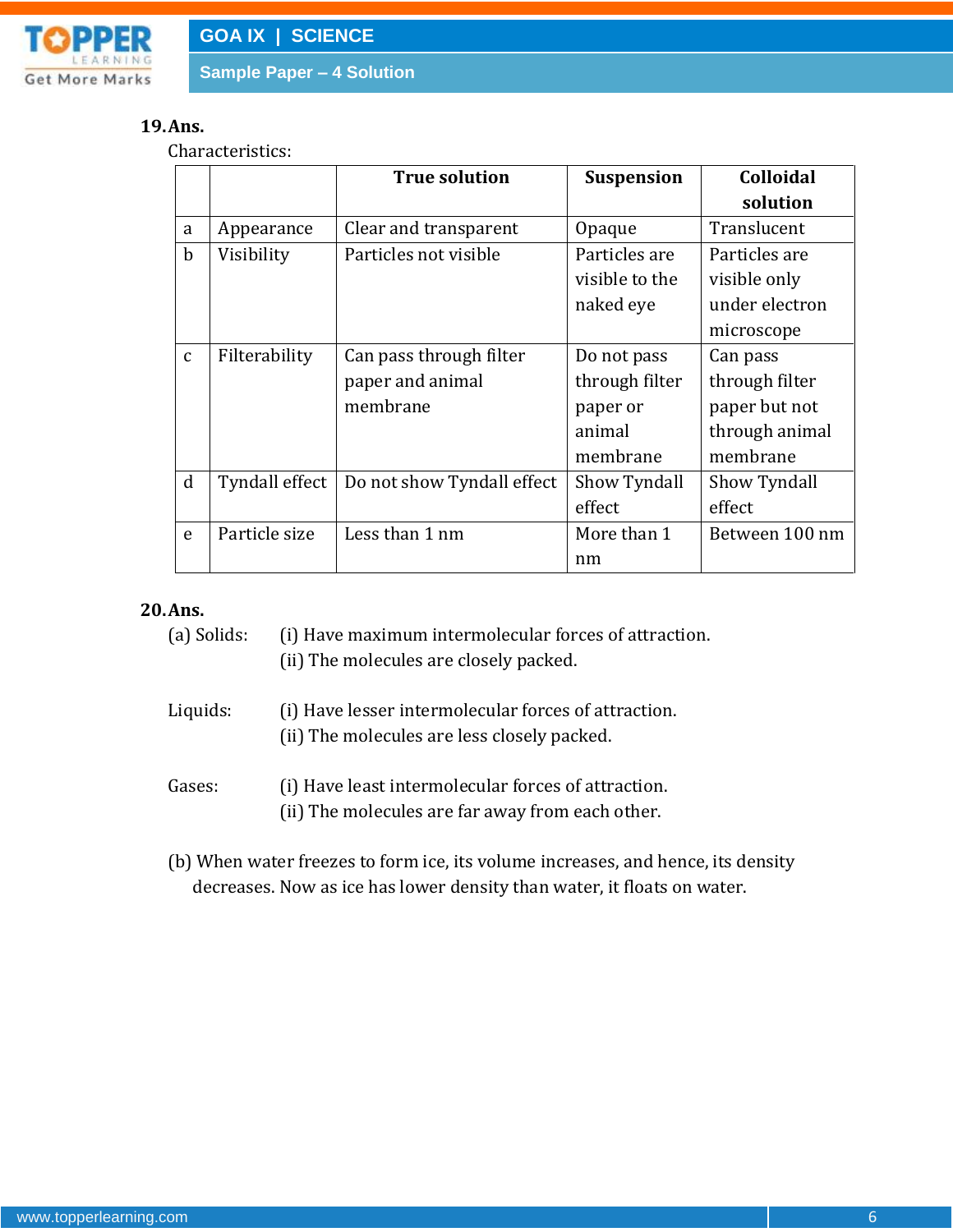

## **21.Ans.**

(b)

(a) The velocity–time graph of uniformly accelerated motion of a body is



The distance s travelled by the object in time t is given by

s = area of the trapezium OABC

$$
= \frac{1}{2} (OA + BC) \times OC
$$
  
But OA = u, BC = v and OC = t  

$$
S = \frac{1}{2} (v + u) t
$$
 (1)  
From velocity - time relation v = u + at,  
We have

$$
t = \frac{v - u}{a} \tag{2}
$$

Substiting value of time t from equation (2) into (1) we get

$$
s = \frac{1}{2}(v + u) \left[ \frac{v - u}{a} \right] = \frac{v^2 - u^2}{2a}
$$
  
:. 2 as = v<sup>2</sup> - u<sup>2</sup>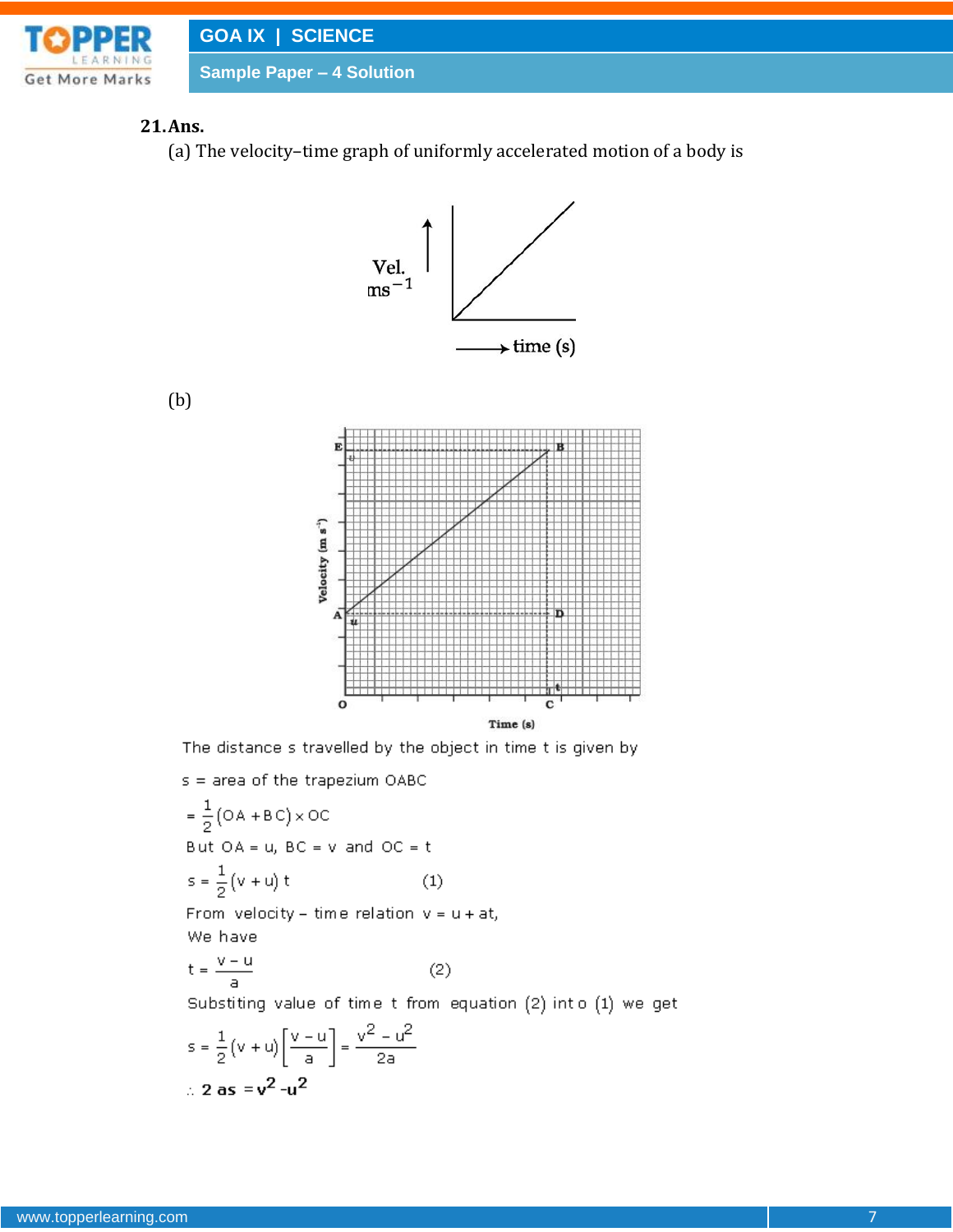

### **22.Ans.**

```
(a) m = 10 kg
 u = 0a = g = 10 ms<sup>-2</sup>
 s = 0.8 m
Using v^2 = u^2 + 2 as
 = 0 + 2 \times 10 \times 0.8v^2 = 16v = 4 m/s
Using p = mvp = 10 \times 4= 40 \text{ kg ms}^{-1}Momentum transferred = 40 \text{ kg} \text{ ms}^{-1}
```
- (b) It is difficult for a fireman to hold the hose which ejects a large amount of water at a high velocity because
	- A larger force is involved with ejection of water from the hose.
	- According to Newton's III law, if this force is an action by the fireman on the hose, then the hose also applies an equal and opposite reaction on the fireman, who therefore has to hold it with a large force.

### **23.Ans.**

- (a) Animal husbandry is the scientific management of animal livestock. The various aspects to be followed for animal husbandry are feeding, breeding, disease control and weeding.
- (b) Shelters of animals should be well-ventilated and should protect them from rain, heat and cold.

The floor should be sloping so that it remains dry and facilitates training.

(c) Jersey and Brown Swiss breeds are selected for the long lactation period.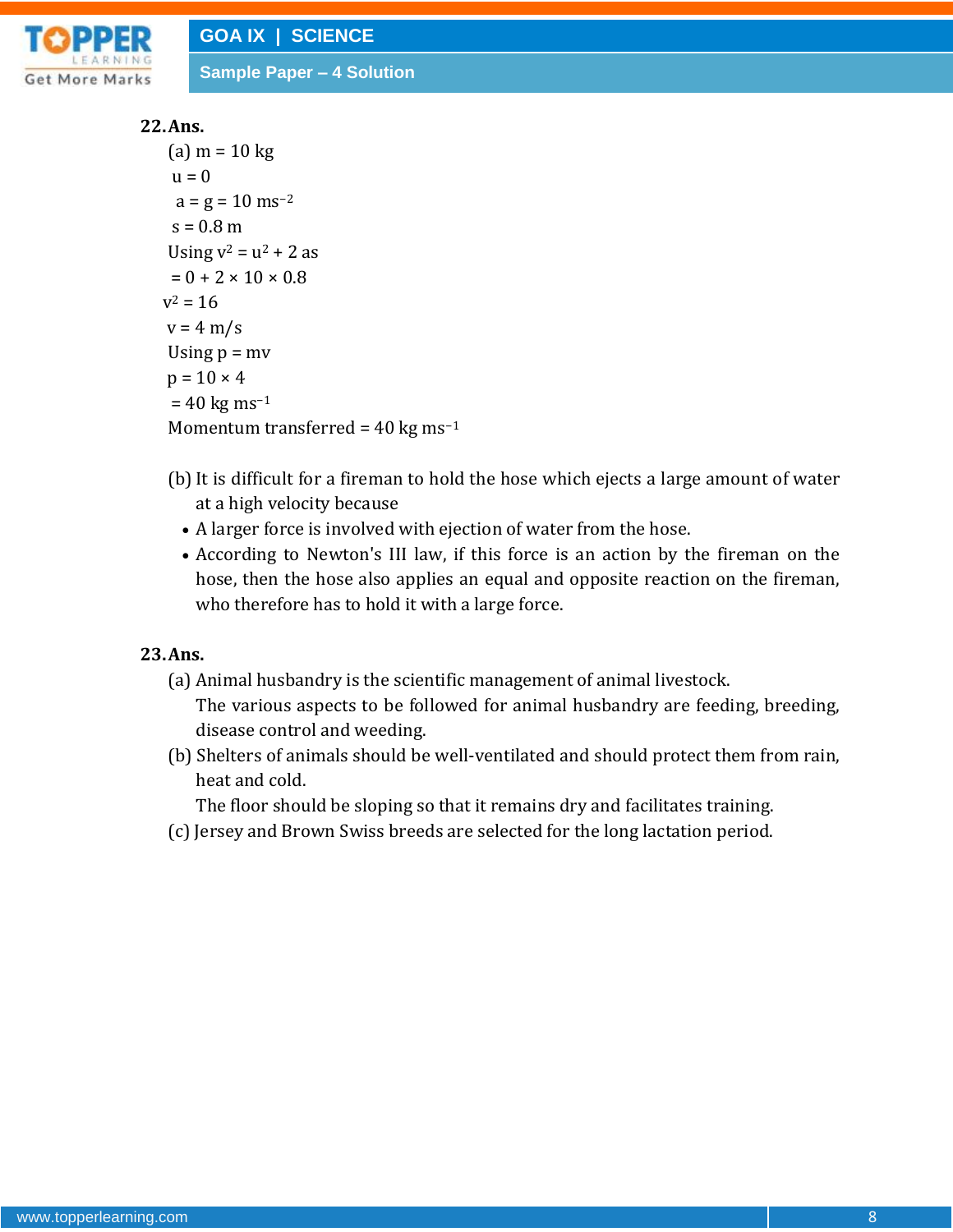

## **24.Ans.**

| (a |                         |                      |  |  |                       |                                                     |
|----|-------------------------|----------------------|--|--|-----------------------|-----------------------------------------------------|
|    | <b>Skeletal muscles</b> |                      |  |  | <b>Smooth muscles</b> |                                                     |
|    | Skeletal<br>voluntary.  | muscles are striated |  |  | and l                 | Smooth muscles are non-striated<br>and involuntary. |

(b)

| <b>Bone</b>                                   | <b>Cartilage</b>                        |
|-----------------------------------------------|-----------------------------------------|
| It is a strong, non-flexible tissue and has a | It is a strong, flexible tissue and has |
| matrix made of calcium and phosphorus.        | a matrix made of proteins and           |
|                                               | sugars.                                 |

(c)

| <b>Tendon</b>                                | Ligament                            |
|----------------------------------------------|-------------------------------------|
| Tendons are the fibrous tissues which are    | Ligaments are highly elastic tissue |
| less flexible but possess great strength and | with a considerable strength which  |
| connect bones to muscles.                    | connects bone to bone.              |

(d)

| Areolar tissue                           | <b>Adipose tissue</b>                |
|------------------------------------------|--------------------------------------|
| It is found between the skin and the     | It is present below the skin         |
| muscles. It is involved in the repair of | between the internal organs. It      |
| tissues.                                 | contains fat globules and acts as an |
|                                          | insulator.                           |

(e)

| <b>Xylem</b>                             | <b>Phloem</b>                    |
|------------------------------------------|----------------------------------|
| Xylem is made of dead cells and conducts | Phloem has living cells and      |
| water and minerals.                      | conducts food from the leaves to |
|                                          | other parts of the plant.        |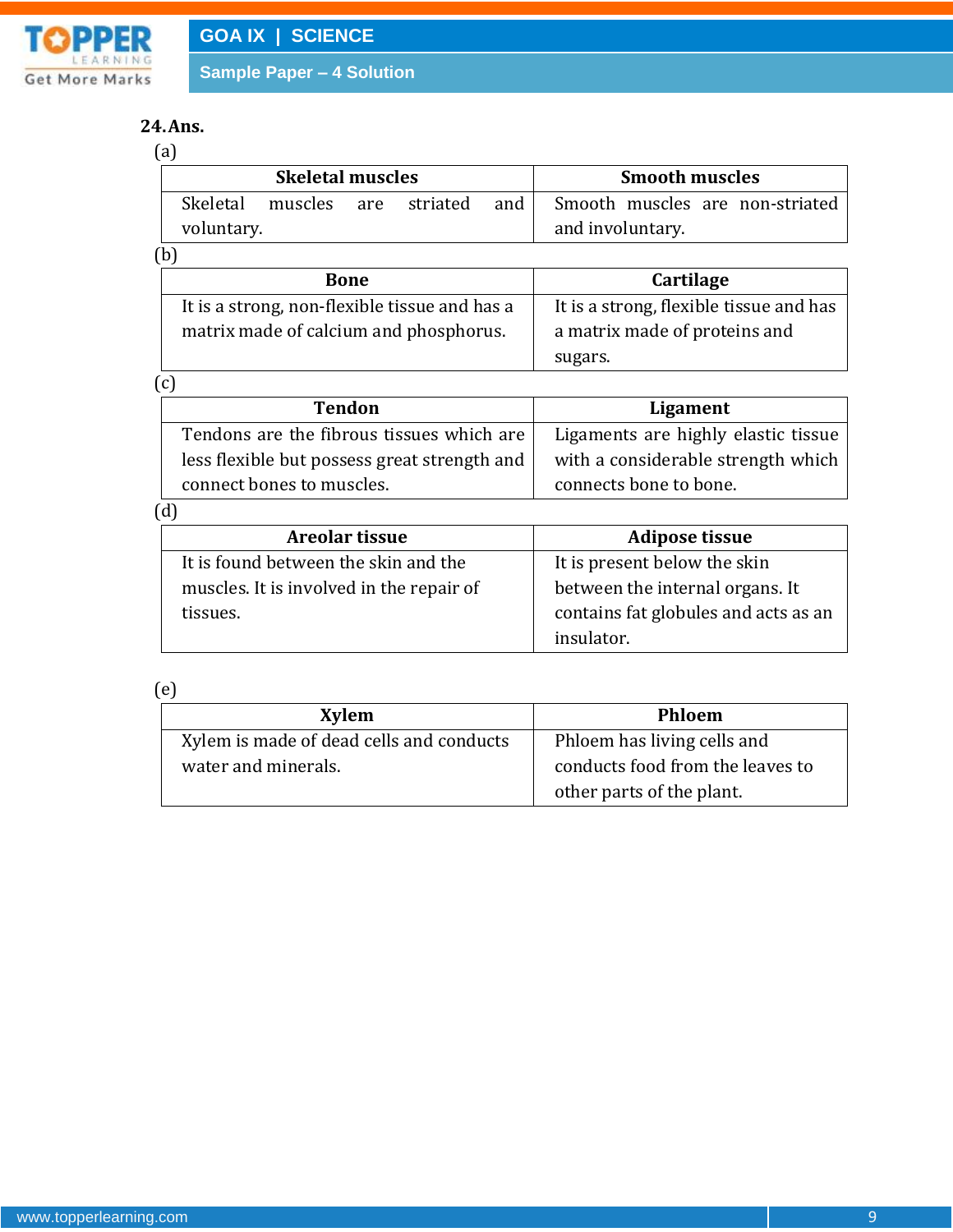

# **SECTION B**

- **25.Ans.** C. Gases are highly compressible; therefore, a large volume of gas can be filled in small cylinders.
- **26.Ans.** C. Colloids are big enough to scatter a beam of light passing through it.
- **27.Ans.** B. The total force which pulls each of the springs should be equal to the weight of the pan and the weights put in the pan.
- **28.Ans.** A. Yes. The action and reaction forces are interchangeable on the two springs.
- **29.Ans.** B. Among the given materials, glass offers least friction.
- **30.Ans.** B. 10X gives an idea of the location of a good area for observation.

### **31.Ans.** B.

- 1 Dendrites which are hair-like structures arising from the cell body.
- 2 Cell body which contains the granular cytoplasm.
- 3 Axon which is long, single, tube-like structure.
- 4 Nucleus present in the cell body.
- **32.Ans.** C. Metanil yellow is a synthetic organic dye which is used in the textile and leather industries. Its use as a food colour is not permitted.
- **33.Ans.** B. Anit dropped iodine solution. Potato contains starch. Iodine when reacts with starch forms starch–iodine complex which is blue–black in colour.
- **34.Ans.** Reena must have observed the following features:
	- (i) Cells are loosely packed.
	- (ii) Cells contain large intercellular spaces.
	- (iii) Presence of vacuole in the centre.
	- (iv) Presence of cytoplasm; plasma membrane surrounded by cell wall.